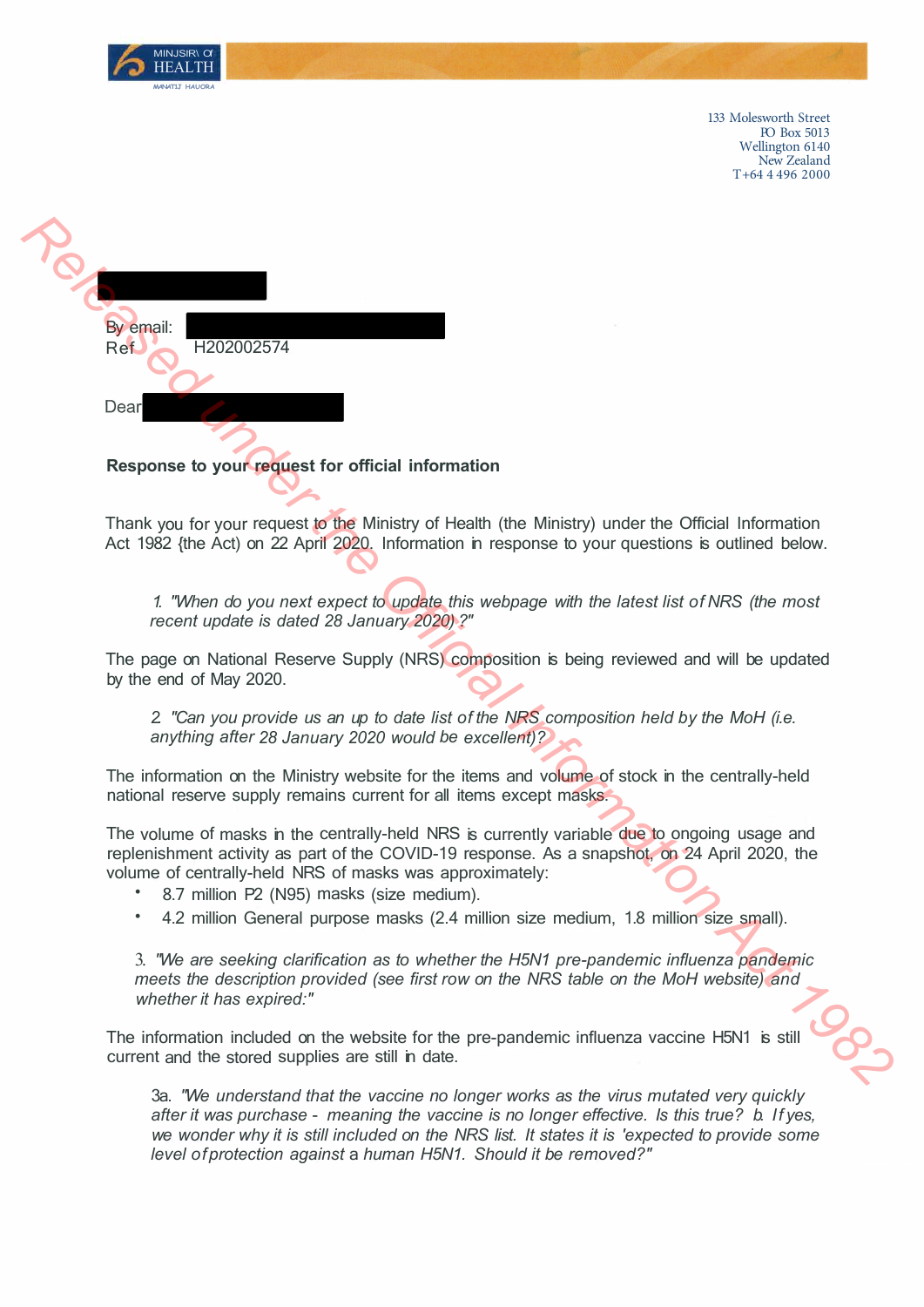Pre-pandemic vaccines are developed against strains of the influenza virus that may evolve as a novel virus causing a pandemic. A vaccine based on the influenza A (H5N1) strain has been developed because this strain has been identified as having pandemic potential.

It is important to have a pre-pandemic vaccine as there is a time lag between arrival of the pandemic strain and the development of a vaccine specific to that strain. Use of this prepandemic influenza A (H5N 1) vaccine is likely to offer some level of protection for the population against influenza A (H5N1) even if the strain causing the pandemic is not exactly the same.

We do not yet have the technology to produce a universal influenza vaccine strain that can respond to every strain, hence the need to create strain-specific vaccines.

*3c. "We also note the H5N1 vaccine's expiry is 2020. What month does it expire? Should it be removed?"* 

The current stock held expires in October 2020. As with any item in the NRS that is due for expiry the ongoing need to maintain a supply item, and at what volume, is reviewed prior to purchase of new stock. This includes review of the current evidence base for pre-pandemic vaccines.

*4. "We note that the antibiotics on the NRS were purchased during the years 2005-2007. Based on our knowledge, all antibiotics purchased during this time will have expired. a. Can you advise if these antibiotics have been replaced?"*

District health boards (DHBs) are responsible for maintaining their local reserve stock of injectable antibiotics, including storage, rotation and stock replacement. Clarification about antibiotic replacement will be included in the update to the website page on the composition of the NRS.

*4b. "When was the last time* a *review of 'antibiotic stock' was carried out by the MoH? If you can specify the year, that would be great?"* 

When the reserve antibiotic stock was established, DHBs were required to hold both oral and injectable antibiotic stock. The antibiotic reserve was reviewed in 2012/13 and work undertaken to increase the supply chain for oral antibiotics. This meant that DHBs were no longer required to hold reserve supplies of oral antibiotics. The requirement for DHBs to hold reserve supplies of three types of injectable antibiotics (specified below) remained. **Particular and the development of a vaccine specific that stan. Use of the population points influenza A (FSN1) vaction is likely to office some best of protection for the population and A (this of information Act 1982)** 

*4c. "Please provide a list of the antibiotics on the list (it notes they were for 'treatment of respiratory infections?? If yes, please provide a comprehensive list with stock numbers?"* 

DHBs are required to hold three types of injectable antibiotics in reserve:

- Amoxyclavulanate (inj)
- Cefazolin (inj)
- Flucloxacillin (lnj).

"If there is no list, can you advise who might have the list and stock held (e.g. DHB's or *Pharmac)?"* 

As noted above, DHBs are responsible for maintaining their local reserve stock of injectable antibiotics, including storage, rotation and stock replacement.

5. *"Can you provide the number of each type of mask (i.e. P2/N95 or surgical)? And if P2/N95, the sizes you have in stock (e.g. L, Mor SJ? This can be 'as at' any time within the last few months."*